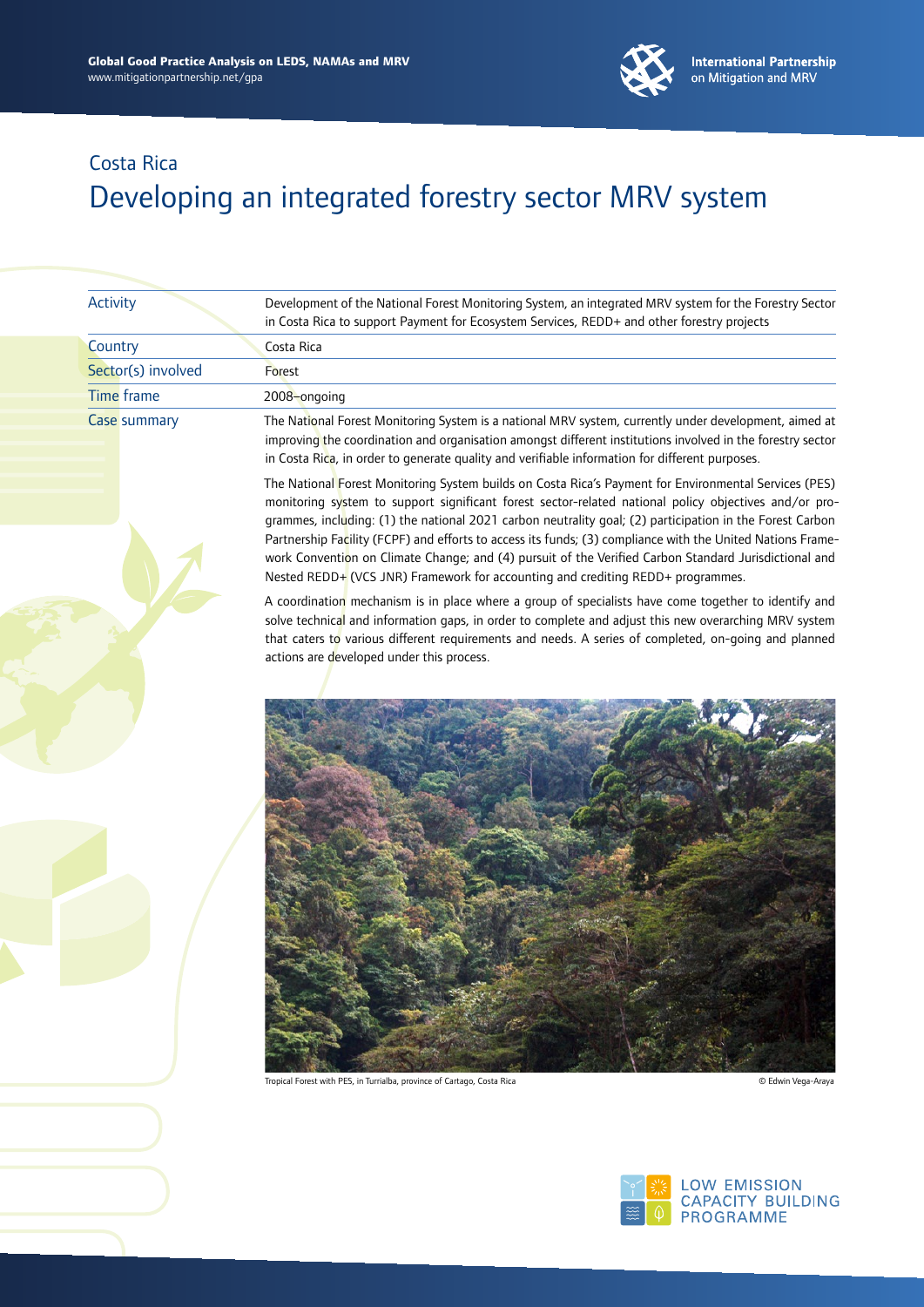#### **Background**

Costa Rica was the first country to introduce and implement the Payment for Environmental Services (PES) model, starting in 1997. The National Forestry Financing Fund (FONAFIFO) developed the PES in 2007, which in order to be effective, required accurate monitoring of land properties covered by the payments to confirm that contractual commitments were being met, and to generate information of the programme's overall achievements.

Since then, improvements in the quality of data through Geographic Information Systems (GIS), automated equipment, satellite images and aerial photos have improved and supported the PES. More recently, various programmes and/or goals have arisen, that demand a more comprehensive national forestry MRV system to connect the various initiatives and serve their respective objectives. Four main programmes and/or goals referred to are listed below:

» 2021 carbon neutrality goal: In 2007, Costa Rica declared its intention to become Carbon Neutral by 2021, and numerous tools have been developed to support progress towards this goal. In 2011, a national standard was created to guide and certify carbon neutral operations in both private and public sectors, leading to the introduction of Costa Rican Compensation Units (UCC), emission reduction units that may be produced nationally.

The standard establishes the procedures for the granting of a "C-Neutral" brand by the Ministry of Environment, provides inventory reporting guidance and registration of organisations' carbon footprints. It also integrates the log of UCC's and other compensation mechanisms and the national registry of emission reductions and offsets. The introduction of the National Standard has led to the development of a domestic carbon market in which companies can offset emissions through the purchase of UCC's, after maximising mitigation actions. UCC's can be linked to forestry (reforestation and forest protection), as well as other projects to reduce emissions such as energy efficiency measures. The establishment of the National Voluntary Carbon Market was recently finalised and FONAFIFO has been awarded exclusivity for the provision of Forestry UCC's due to its advanced PES MRV system.

- » Compliance with the United Nations Framework Convention on Climate Change (UNFCCC): Costa Rica is a signatory to the UNFCCC which requests developing countries develop "robust and transparent national forest monitoring system for the measurement, reporting and verification of REDD+ activities" (FONAFIFO, CONAFOR and Ministry of Environment, 2012). Under the framework of the UNFCCC agreements, Nationally Appropriate Mitigation Action (NAMA) proposals in the agriculture sector are also advancing quickly within the country.
- » Access to the Forest Carbon Partnership Facility (FCPF): Costa Rica participates in the Forest Carbon Partnership Facility (FCPF), through which the Government has been granted USD 3.6 million for the definition of reference scenarios, the development of a REDD+ strategy, the development of monitoring systems and the creation of a national platform for managing REDD+. This work began in 2012, and Costa Rica is so far the first and only country to have assured approval for implementation of its REDD strategy, with a letter of intent signed to access up to USD 63 million for implementing carbon emission reductions through the PES programme between 2010 and 2020.
- » Costa Rica's pursuit for the adherence to the Verified Carbon Standard Jurisdictional and Nested REDD+ (VCS JNR) framework for accounting and crediting REDD+ programmes: Costa Rica seeks achievement of VCS-JNR certification. This methodological framework is also emerging and has been evaluated by the REDD+ Secretariat, yet Costa Rica (through FONAFIFO) has signed an agreement with VCS for a pilot implementation in the country with JNR Norwegian Agency for Development Cooperation (NORAD) fund resources. The VCS originally covered only project-level REDD+ activities. In December 2010, the VCS Association launched an initiative to develop a new jurisdictional and nested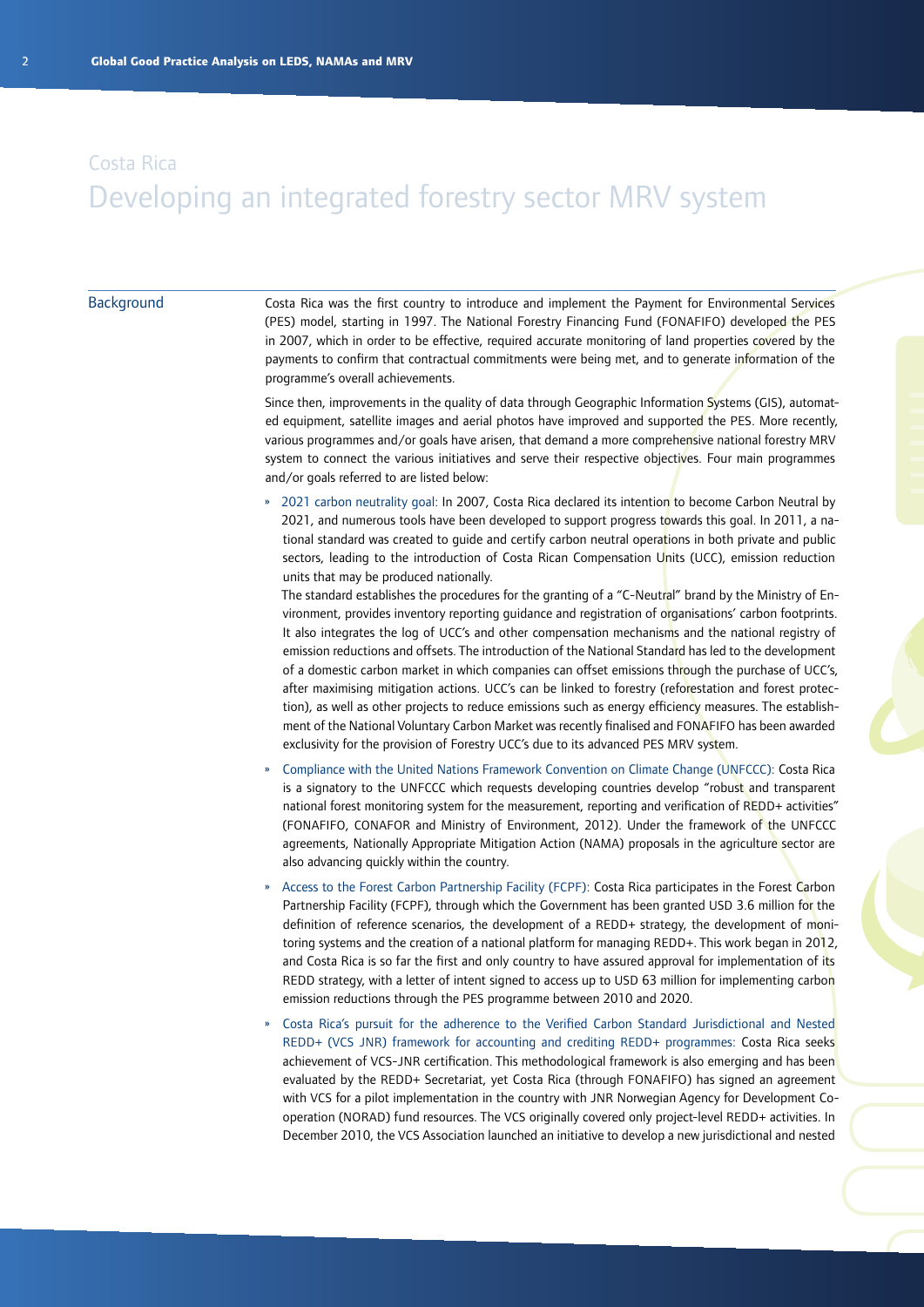#### Costa Rica

# Developing an integrated forestry sector MRV system

REDD+ standard that could account for emission reductions and removals at the national, subnational, and project levels. The initiative was launched to address the need for a framework that allowed governments to account for emission reductions and removals generated through large-scale policies and programmes and to support REDD+ projects that may be integrated into national or subnational accounting frameworks.

**Activities** 

- » Implementation of a first national forest inventory: Which allows the estimation of carbon stocks by forest type and estimated emission factors associated to all REDD+ activities.
- » Establishment of an inter-institutional commission: To define a dialogue for the creation of the National Forest Monitoring System (NFMS) was created in 2012. This commission encompasses all efforts to centralise and unify MRV amongst different institutions. It is also a task of this commission to establish a land use change committee responsible for generating a unified forest cover map.
- » Ensure comprehensive and thorough knowledge of the IPCC guidelines: This also involves the use of appropriate land-use categorisation, reporting within agreed UNFCCC deadlines and maintaining knowledge of on-going revisions.
- » Coordination of a Roundtable Series: Consultation feedback and capacity building for the National Forest Monitoring System is coordinated by the REDD+ Secretariat.
- » Generation of unified national forest cover maps: FONAFIFO, SINAC and the Meteorological Institute have all generated several types of forest cover maps independently. These different maps consisted of distinct categorisations for the same years, which resulted in duplication of work, inconsistent results and confusion among users of the information. In the context of REDD+, an agreement has been reached among participating institutions to generate harmonised maps. This requires capacity building, especially to meet the requirements of the various methodological frameworks sought, as detailed above.

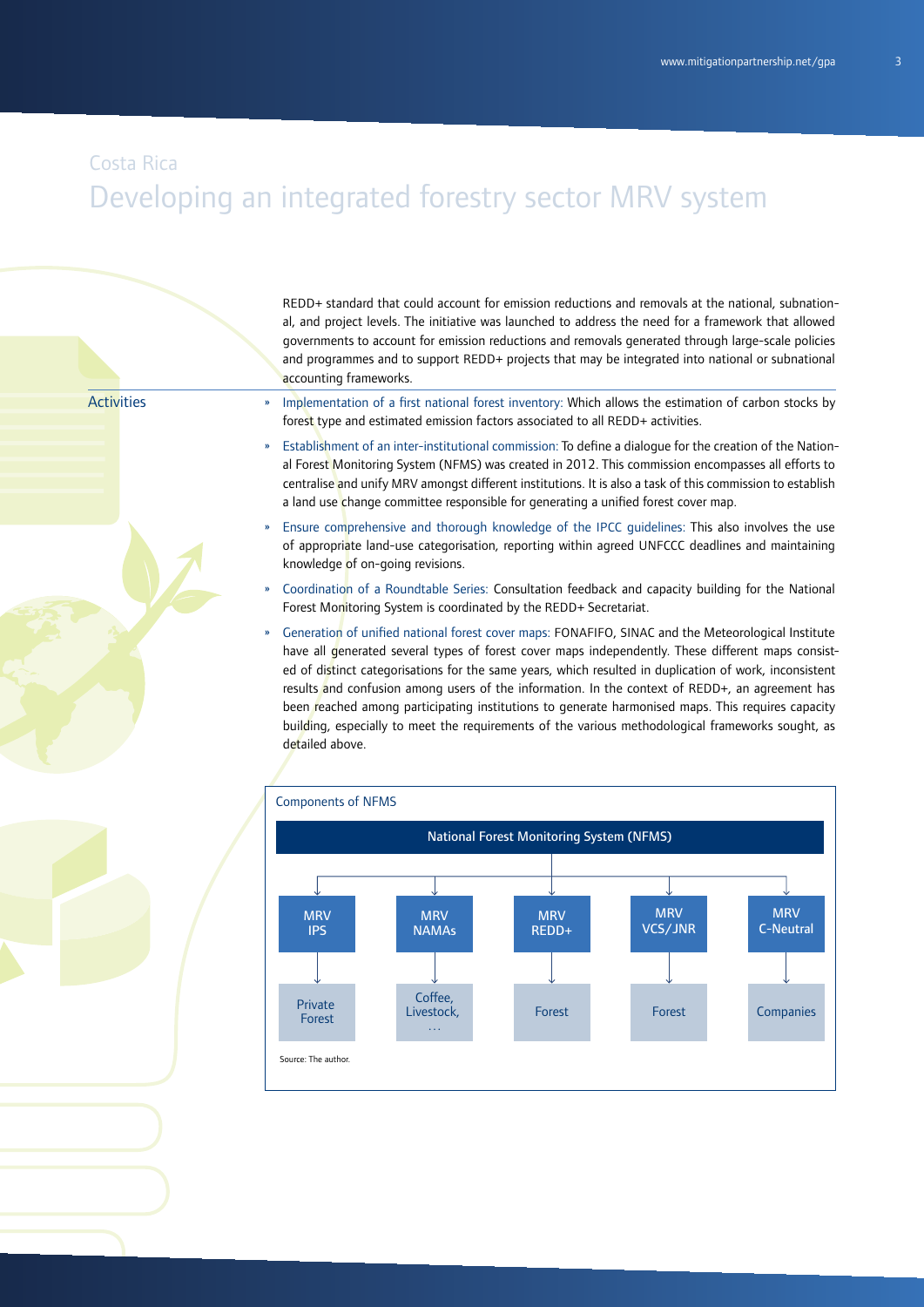|                       | Efforts to generate other information: The National Forest Monitoring System must also generate<br>information to verify advances on national policies, i.e. illegal logging. Work is being done to generate<br>information on the emissions from forest fires and forest degradation, and wood commercialization<br>which involves the adoption of new approaches and methodologies for accurate estimation according<br>to the IPCC guidelines. Also in process, is the measurement of growth and carbon sequestration in<br>forest plantations, agroforestry systems and forest regeneration. Some products such as the Forest<br>Types map have begun to be delivered.             |
|-----------------------|----------------------------------------------------------------------------------------------------------------------------------------------------------------------------------------------------------------------------------------------------------------------------------------------------------------------------------------------------------------------------------------------------------------------------------------------------------------------------------------------------------------------------------------------------------------------------------------------------------------------------------------------------------------------------------------|
|                       | Data improvement: Further improvements are planned which include implementing LANDSAT models<br>(calibrated LIDAR) for estimating carbon stocks in the historical reference period and for future moni-<br>toring activities. The Terms of Reference have been designed for hiring the generation of allometric bi-<br>omass and carbon models to estimate carbon stocks and carbon changes using data from the national<br>forest inventory (tree measurement), and high-resolution images purchased in 2013.                                                                                                                                                                         |
|                       | Addressing gaps in the methodological framework: The FCPF approved the ER-PIN methodological<br>»<br>framework in December 2013. Given that Costa Rica had been participating since a year earlier, tech-<br>nical gaps were exposed that required attention. These have been identified and the terms of reference<br>for their solution have been developed for implementation in 2014. Similarly, the voluntary carbon<br>market guidelines and methodologies are recent or still being generated. Terms of Reference are being<br>elaborated for a consultancy to analyse the requirements of voluntary markets that need to be consid-<br>ered within the MRV (Fernández, 2013a). |
| Institutions involved | National Meteorological Institute (IMN); National System of Conservation Areas (SINAC); National For-<br>estry Financing Fund (FONAFIFO); National Forestry Office (ONF); College of Agricultural Engineers<br>(CIAgro); REDD+ Secretariat; National Academy; Department of Climate Change (DCC); Ministry of Envi-<br>ronment and Energy (MINAE); Indigenous and Rural Coordinating Association of Central American Com-<br>munal Agroforestry (ACICAFOC); Costa Rican Forest Chamber (CCF); Ministry of Agriculture and Livestock<br>(MAG); National Institute of Statistics and Census (INEC).                                                                                      |
| Cooperation with      | Forest Carbon Partnership Facility (FCPF)/World Bank; Deutsche Gesellschaft für Internationale Zusam-<br>menarbeit (GIZ); Norwegian Agency for Development Cooperation (NORAD); and the United States<br>Agency for International Development (USAID).                                                                                                                                                                                                                                                                                                                                                                                                                                 |
| Finance               | The state has invested in REDD+, especially in the required interagency coordination and the re-routing<br>of related projects. An estimated USD 90,000 has been allocated from the national budget for REDD+<br>readiness. For REDD+ implementation, Costa Rica has invested USD 84 million.                                                                                                                                                                                                                                                                                                                                                                                          |
|                       | The FCPF provided USD 3.6 million for the R-PP. Furthermore, a letter of intentions has been signed for<br>USD 63 million, to which access will be gained once the REDD+ package is completed. Other programs<br>from NORAD, USAID and GIZ have contributed to funding in the amount of USD 5 million.                                                                                                                                                                                                                                                                                                                                                                                 |
|                       | An additional request for USD 4.5 million will be presented before FCPF in June 2014. Excluding these<br>funds, approximately USD 9 million has been secured to advance Costa Rica's preparation for REDD+.                                                                                                                                                                                                                                                                                                                                                                                                                                                                            |
| Impact of activities  | Stronger coordination of effort: Without the comprehensive MRV system development undertaken,<br>the varied and many goals and/or programmes adhered to in Costa Rica related to the forestry sector<br>could lead to confusion, duplication of efforts, double counting and other problems for those involved<br>and interested in the results.                                                                                                                                                                                                                                                                                                                                       |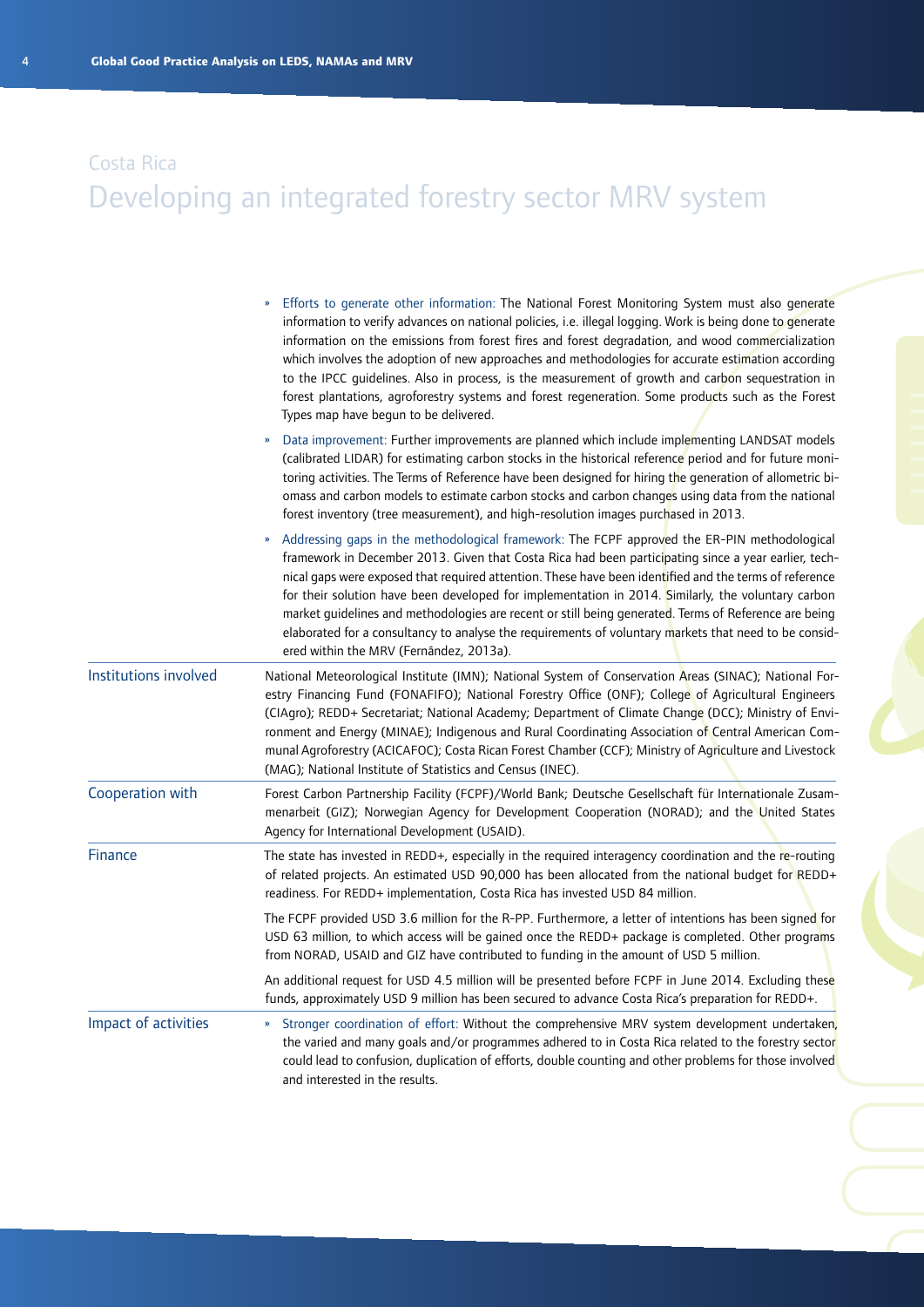#### Costa Rica

# Developing an integrated forestry sector MRV system

|                         | Enabling greater participation in international mechanisms: PES has served as a platform to quickly<br>meet the requirements to access the FCPF and Costa Rica has signed a letter of intent with the World<br>Bank, trustee body of the Readiness Carbon Fund.                                                                                                                                                                    |
|-------------------------|------------------------------------------------------------------------------------------------------------------------------------------------------------------------------------------------------------------------------------------------------------------------------------------------------------------------------------------------------------------------------------------------------------------------------------|
|                         | Strengthens nationwide efforts and international acceptance: The efforts to demonstrate additional<br>terrestrial carbon sequestration, leakage and permanence, etc., make the Costa Rican product more<br>accurate, transparent, complete and reliable.                                                                                                                                                                           |
|                         | Improved access to global funds: Strengthened MRV framework that harmonises at least four different<br>goals and/or programmes, generating information which enables access to global funds when com-<br>peting with other countries that would generally be considered more important given their forest size<br>and forest protection urgency.                                                                                   |
| Why is it good practice | A well institutionalised, transparent and verified monitoring system, has already allowed FONAFIFO<br>$\mathbf{w}$<br>to sell UCC's in the newly created national carbon market. These activities form part of the country's<br>LEDS efforts.                                                                                                                                                                                      |
|                         | The National Forest Monitoring System is being developed through a multi-stakeholder approach, as<br>»<br>the need for participation from all actors involved and affected is recognised and acted upon. The crea-<br>tion of an inter-institutional commission and the development of roundtables for discussion and reach-<br>ing consensus are key to the successful design and future implementation of the MRV Forest System. |
|                         | The development of a more comprehensive MRV system, has secured interest and support at the<br>»<br>highest political level. The process under way is a long-term process. Initial steps for an MRV system<br>expansion to include other national objectives started in 2008, while pending activities are defined at<br>least until 2020 to build what is expected to be a permanent system.                                      |
|                         | The enhanced MRV system development has involved the coordination of government ministries, au-<br>$\boldsymbol{\mathcal{W}}$<br>tonomous institutions, academic sector, NGOs, and organizations representing communities and in-<br>terest groups. A clear example is the integration of the Inter-institutional Commission of the National<br>Forest Monitoring System as mentioned above.                                       |
| <b>Success factors</b>  | High level political commitment: Has promoted and allowed the successful pursuit of ambitious forest<br>»<br>related initiatives and facilitated resources and active participation from relevant stakeholders.                                                                                                                                                                                                                    |
|                         | Multi-stakeholder participation and verification of monitoring results: Costa Rica has held workshops<br>»<br>and participatory events with multiple actors, making it possible to reach consensus in many fields.                                                                                                                                                                                                                 |
|                         | Transparency and verifiability: Has been important to provide confidence internationally of the product<br>$\boldsymbol{\mathcal{V}}$<br>offered (e.g. guarantee of no double counting and delivery of planned conservation impacts).                                                                                                                                                                                              |
| Overcoming barriers/    | What were the main barriers/challenges to delivery?                                                                                                                                                                                                                                                                                                                                                                                |
| challenges              | How were these barriers/challenges overcome?                                                                                                                                                                                                                                                                                                                                                                                       |
| Financial               | The cost of adequate monitoring is substantial. For example, LIDAR (a technology for measuring forest<br>transects that includes over-flight) costs around one million USD.<br>Costa Rica requested additional funds for this subcomponent (through FCPF R-PP) in order to complete<br>the preparation of the REDD+ strategy and all its subcomponents.                                                                            |
|                         |                                                                                                                                                                                                                                                                                                                                                                                                                                    |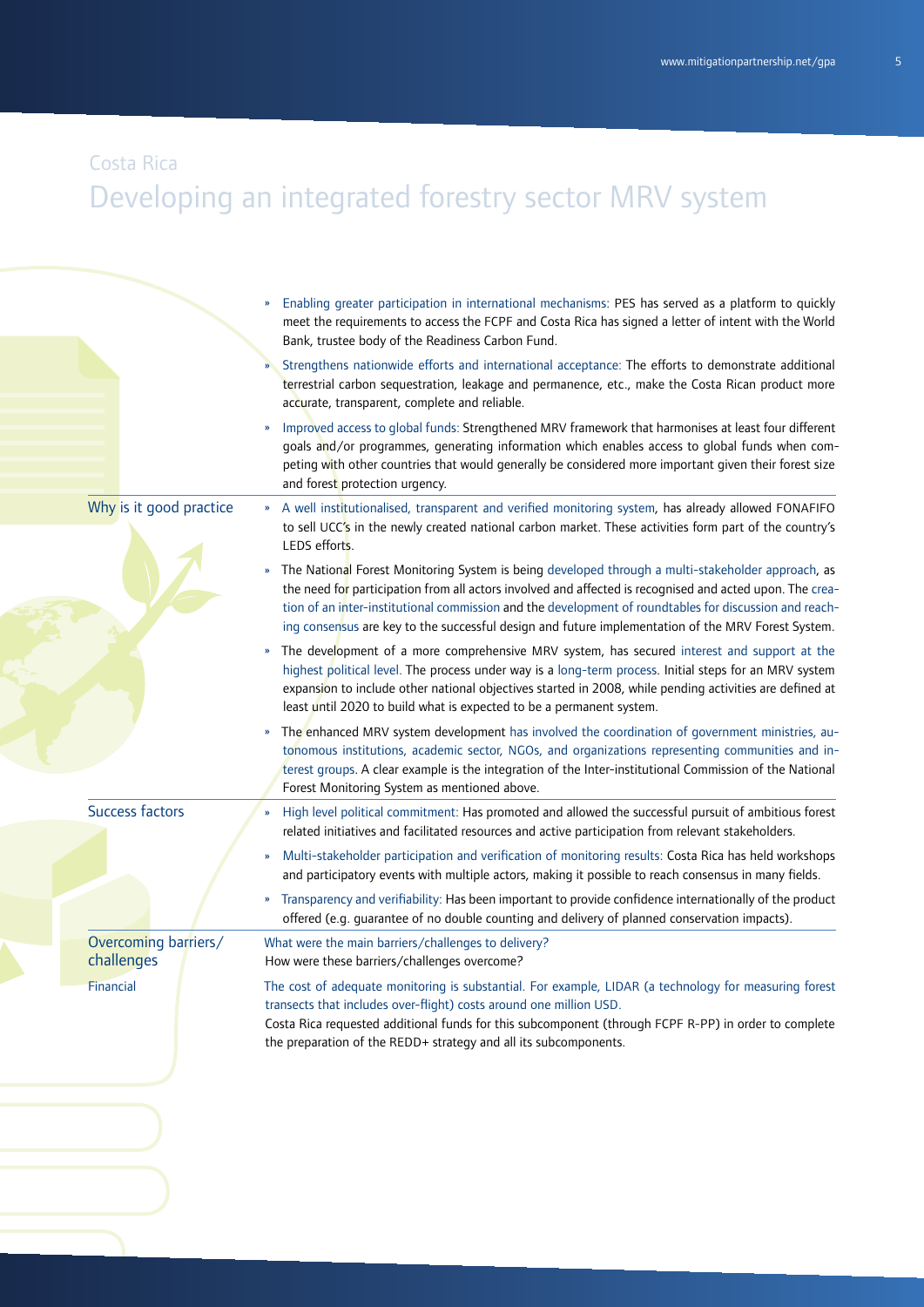| Information                       | Inconsistency in government information systems and lack of common technology platforms across in-<br>stitutions.                                                                                                                                                                                                                                                                                                                                                                                                                                                                                                                                                                                                                                                                                                                                                                                                                                                                                                            |
|-----------------------------------|------------------------------------------------------------------------------------------------------------------------------------------------------------------------------------------------------------------------------------------------------------------------------------------------------------------------------------------------------------------------------------------------------------------------------------------------------------------------------------------------------------------------------------------------------------------------------------------------------------------------------------------------------------------------------------------------------------------------------------------------------------------------------------------------------------------------------------------------------------------------------------------------------------------------------------------------------------------------------------------------------------------------------|
|                                   | Without having had the PES Programme, Costa Rica would not have advanced as rapidly as it has in FCPF.<br>The country is currently generating a common platform for inter-governmental information systems for<br>the measurement of REDD+ activities.                                                                                                                                                                                                                                                                                                                                                                                                                                                                                                                                                                                                                                                                                                                                                                       |
|                                   | In 2011 Costa Rica agreed on a definition of forest degradation. However, tools for measuring and mon-<br>itoring forest degradation lack consensus. Availability of spatially explicit information is subject to quality<br>controls documented in the monitoring of REDD+ activities.<br>An allometry programme is being developed by collecting field data and using the allometric equation<br>databases generated by the FAO and CATIE for Central and South America. Acquisition of LiDAR data to<br>estimate carbon stocks reduces uncertainty and improves estimation of degradation processes nationwide.<br>A rapid degradation assessment will be conducted from available national data (e.g. forest fires, illegal<br>logging) to determine if related emissions are >10% of total forest-related emissions. If so, improved MRV<br>tools will be generated according to FCPF's methodological framework.                                                                                                       |
| Institutional                     | Stakeholders need capacity. REDD+ implies many features and requirements that are not yet fully known<br>and understood. Understanding the phenomenon of land use change in each country is essential. Specif-<br>ically the National Forest Monitoring System requires MRV of five defined REDD+ activities for this plan<br>and development of capacity building and institutional arrangements.<br>About 50% of planned roundtables for the National Forest Monitoring System have been developed. The<br>rest will be developed during 2014.                                                                                                                                                                                                                                                                                                                                                                                                                                                                             |
|                                   | In general there is political consensus and the line of work has already been preserved during two different<br>governmental periods. But in some specific areas agreement is necessary, due to existing disagreements<br>on monitoring issues, forest inventory analysis, uncertainty estimates, actions required in the productive<br>forest sector and co-benefits.<br>Policy viability is required. Costa Rica's carbon neutrality policy by 2021 has led to rapid progress in MRV<br>and other issues. Through roundtables, institutional arrangements for the conservation of carbon stocks<br>have been defined, reducing emissions from degradation and promoting sustainable management of<br>forests. New sessions of roundtables will be held to discuss and agree on the cost of monitoring, forest<br>inventory analysis, inter-institutional online reporting platform for the National Forest Monitoring System,<br>harmonisation of national reports to the UNFCCC, uncertainty and co-benefits estimations. |
| Lessons learned                   | Build on existing activities: The success of a programme like this has been significantly enhanced<br>$\boldsymbol{\mathcal{D}}$<br>by existing and consolidated advances as a foundation. For example, the development of the MRV<br>process is supported by FONAFIFO's monitoring work. If this is not possible, then government sup-<br>port is required in the form of a stable budget and long-term permanent positions dedicated to the<br>programme.                                                                                                                                                                                                                                                                                                                                                                                                                                                                                                                                                                  |
| How to replicate<br>this practice | Ensure a robust institutional foundation: The process in Costa Rica began with an institutional base<br>(which had a budget and permanent personnel) within the State, as was the MRV for PES. If a similar<br>base does not exist, the creation of that structure is needed. With such a base, it will be easier to adapt<br>to new requirements.                                                                                                                                                                                                                                                                                                                                                                                                                                                                                                                                                                                                                                                                           |
|                                   | Secure strong political support: In the case of Costa Rica, for example, the political decision to proclaim<br>$\boldsymbol{\nu}$<br>a national Carbon neutrality goal provided a mandate for development of the work.                                                                                                                                                                                                                                                                                                                                                                                                                                                                                                                                                                                                                                                                                                                                                                                                       |
|                                   | Ensure adequate finance: Is available to support the work. In the case of Costa Rica, access to funding<br>$\boldsymbol{\mathcal{V}}$<br>resources, mainly from FCPF, made the development of this system possible.                                                                                                                                                                                                                                                                                                                                                                                                                                                                                                                                                                                                                                                                                                                                                                                                          |